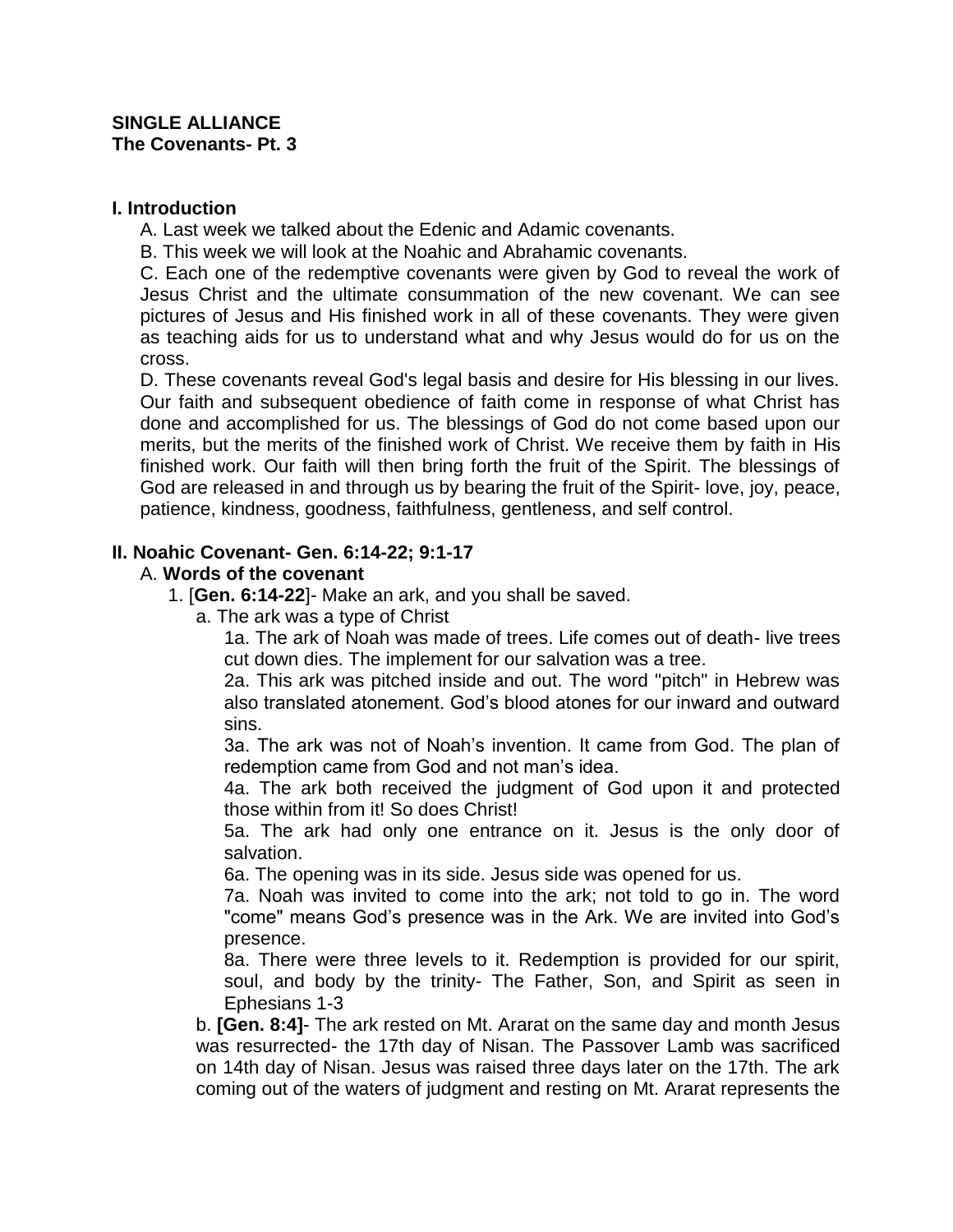resurrection of Christ from the dead. Mt. Ararat means, "The curse has been reversed!" The curse was reversed when Jesus was raised from the dead! Life replaced death, healing replaced sickness, prosperity replaced lack, peace replaced turmoil.

2. [**Gen. 9:1-17**]- God blessed Noah and told him to be fruitful and replenish the Earth. This was the same thing he told Adam and Eve. Vegetarianism was ended! Capital Punishment was instituted. God promised never to flood the earth with a universal flood ever again.

### B. **Blood of the covenant**

1. The clean animals were offered as a sweet smelling sacrifice- These were types of Christ and His sweet smelling aroma of His sacrifice to God. [**Eph. 5:2**] 2. Seven of each clean animal was taken on the ark. Three couples and a single. The single was taken for the purpose of sacrificial worship to God. You might be single, but you can offer your time being single as worship to God, as Christ did as a single.

# C. **Seal of the covenant**

1. The rainbow- This was a sign God would not judge the earth anymore with a flood. This rainbow also represents that we will not ever be destroyed or judged again for our sins. The ark protected Noah from the waters of judgment, so our ark- Jesus- protects us from God's wrath. God will discipline our behavior, but will never judge us again for our sins. The judgment for sins is death separation from Him. Jesus bore the judgment for our sins forever.

2. The throne of God has a rainbow around it. [**Rev. 4:3**] A rainbow on earth appears as a bow, but from the sky looking down it is a circle. A rainbow circle is around the throne as a forever sign God has judged our sins perfectly and forever and we have peace with God through the blood and sacrifice of Christ! The circle represents the eternal covenant of God.

# **III. Abrahamic Covenant- [Gen. 12:1-3]**

A. Words of the covenant

1. God comes to Abraham and makes an unconditional covenant with him. God makes the promises to Abraham based upon His oath and not Abraham's merits.

- a. I will make you a great nation.
- b. I will bless you
- c. I will make your name great
- d. I will bless those who bless you
- e. I will curse those who cursed you

f. God uses five "I wills"- five stands for grace in the Bible- Grace is what God does for man, not what man does for God.

2. [**Gen. 22:16-18]**- God promises blessing to Abraham and to His seed after Isaac is offered up in type of Christ.

# B. Blood of the covenant- [**Gen. 15:9-10]**

1. God confirms his oaths by blood sacrifice.

2. God's blessing on Abraham's life was based upon the blood of sacrifice, which was a type of Christ.